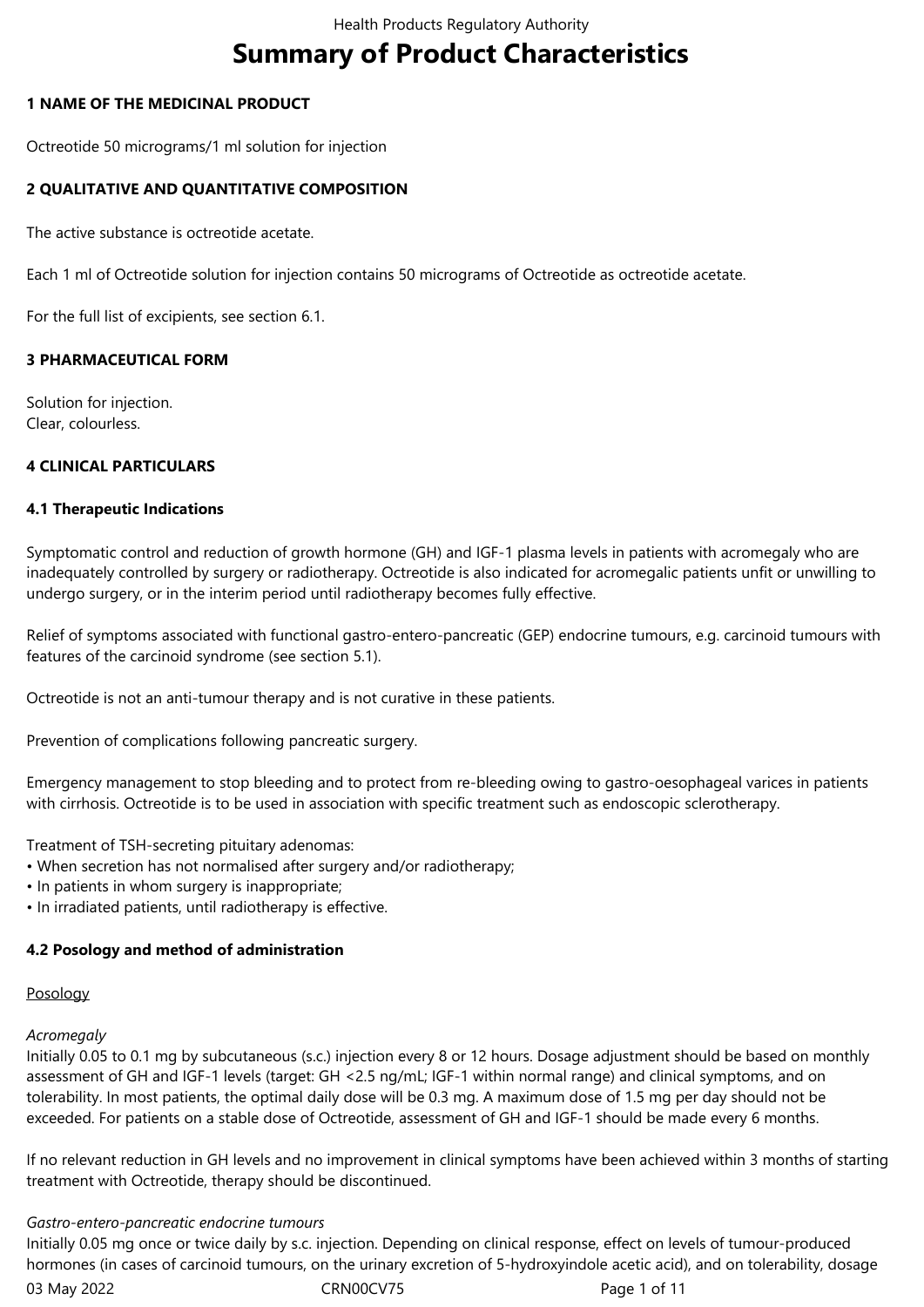can be gradually increased to 0.1 to 0.2 mg 3 times daily. Under exceptional circumstances, higher doses may be required. Maintenance doses have to be adjusted individually.

In carcinoid tumours, if there is no beneficial response within 1 week of treatment with Octreotide at the maximum tolerated dose, therapy should not be continued.

# *Complications following pancreatic surgery*

0.1 mg 3 times daily by s.c. injection for 7 consecutive days, starting on the day of surgery at least 1 hour before laparotomy.

## *Bleeding gastro-oesophageal varices*

25 micrograms/hour for 5 days by continuous intravenous (i.v.) infusion. Octreotide can be used in dilution with physiological saline.

In cirrhotic patients with bleeding gastro-oesophageal varices, Octreotide has been well tolerated at continuous i.v. doses of up to 50 micrograms/hour for 5 days.

## *Treatment of TSH-secreting pituitary adenomas*

The dosage most generally effective is 100 micrograms three times a day by s.c. injection. The dose can be adjusted according to the responses of TSH and thyroid hormones. At least 5 days of treatment will be needed to judge the efficacy.

*Use in the elderly*

There is no evidence of reduced tolerability or altered dosage requirements in elderly patients treated with Octreotide.

*Use in children*

Experience with Octreotide in children is limited.

*Use in patients with impaired liver function*

In patients with liver cirrhosis, the half-life of the drug may be increased, necessitating adjustment of the maintenance dosage.

### *Use in patients with impaired renal function*

Impaired renal function did not affect the total exposure (AUC) to octreotide administered as s.c. injection, therefore no dose adjustment of Octreotide is necessary.

## Method of administration

Octreotide may be administered directly by subcutaneous (s.c.) injection or by intravenous (i.v.) infusion after dilution. For further instructions on handling and instructions for dilution of the medicinal product, refer to section 6.6.

## **4.3 Contraindications**

Known hypersensitivity to the active substance or to any of the excipients listed in section 6.1.

## **4.4 Special warnings and precautions for use**

#### General

As GH-secreting pituitary tumours may sometimes expand, causing serious complications (e.g. visual field defects), it is essential that all patients be carefully monitored. If evidence of tumour expansion appears, alternative procedures may be advisable.

The therapeutic benefits of a reduction in growth hormone (GH) levels and normalisation of insulin-like growth factor 1 (IGF-1) concentration in female acromegalic patients could potentially restore fertility. Female patients of childbearing potential should be advised to use adequate contraception if necessary during treatment with octreotide (see section 4.6).

Thyroid function should be monitored in patients receiving prolonged treatment with octreotide.

Hepatic function should be monitored during octreotide therapy.

## Cardiovascular related events

03 May 2022 CRN00CV75 CRN00CV75 Page 2 of 11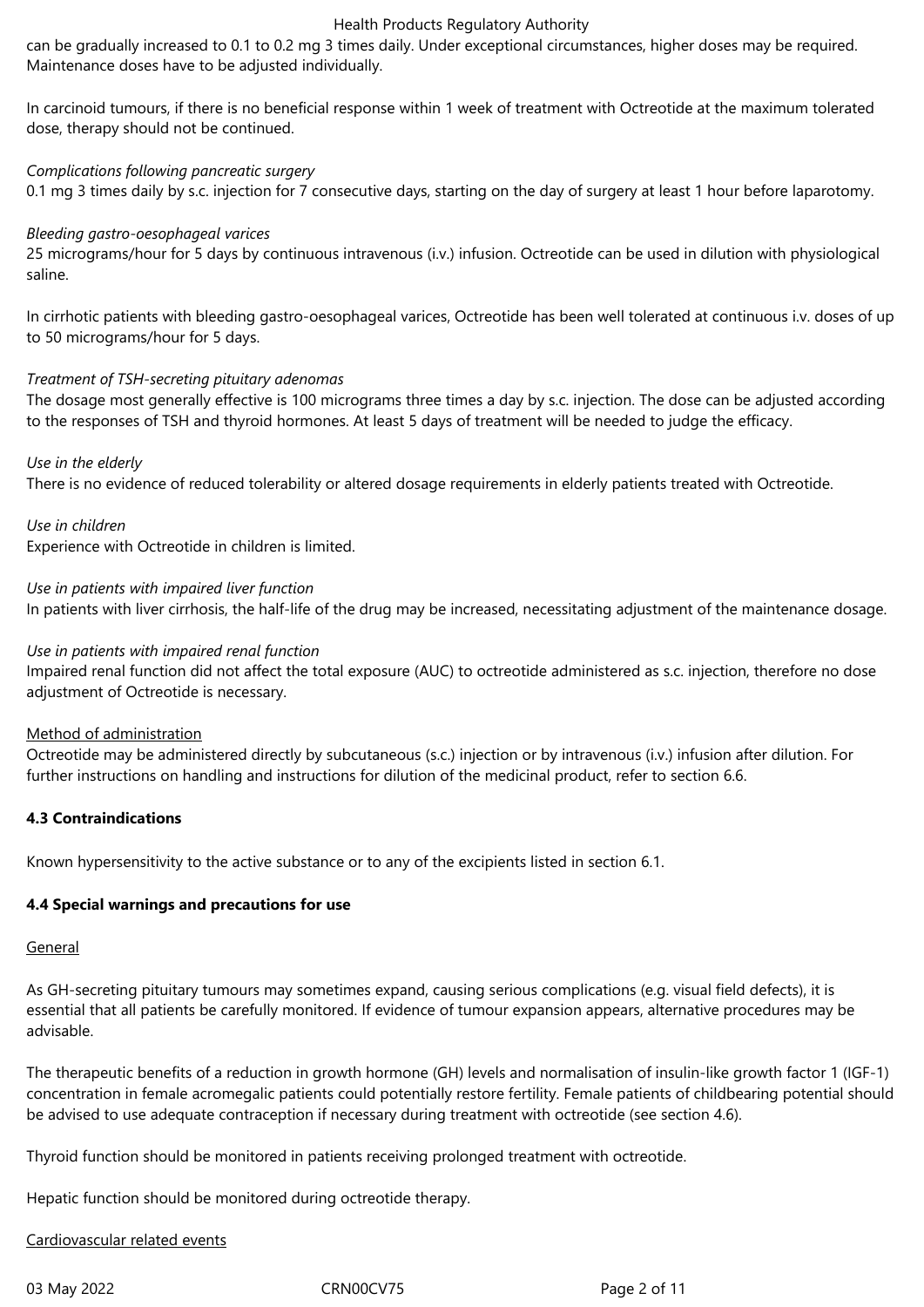Common cases of bradycardia have been reported. Dose adjustments of medicinal products such as beta blockers, calcium channel blockers, or agents to control fluid and electrolyte balance, may be necessary (see section 4.5).

## Gallbladder and related events

Cholelithiasis is a very common event during octreotide treatment and may be associated with cholecystitis and biliary duct dilatation (see section 4.8). Ultrasonic examination of the gallbladder before, and at about 6- to 12-month intervals during Octreotide therapy is therefore recommended.

# Pancreatic function

Pancreatic exocrine insufficiency (PEI) has been observed in some patients receiving octreotide therapy for gastroenteropancreatic neuroendocrine tumours. Symptoms of PEI can include steatorrhea, loose stools, abdominal bloating, and weight loss. Screening and appropriate treatment for PEI according to clinical guidelines should be considered in symptomatic patients.

## GEP endocrine tumours

During the treatment of GEP endocrine tumours, there may be rare instances of sudden escape from symptomatic control by Octreotide, with rapid recurrence of severe symptoms. If the treatment is stopped, symptoms may worsen or recur.

# Glucose metabolism

Because of its inhibitory action on growth hormone, glucagon, and insulin, Octreotide may affect glucose regulation. Post-prandial glucose tolerance may be impaired and, in some instances, the state of persistent hyperglycaemia may be induced as a result of chronic administration. Hypoglycaemia has also been reported.

In patients with insulinomas, octreotide, because of its greater relative potency in inhibiting the secretion of GH and glucagon than that of insulin, and because of the shorter duration of its inhibitory action on insulin, may increase the depth and prolong the duration of hypoglycaemia. These patients should be closely monitored during initiation of Octreotide therapy and at each change of dosage. Marked fluctuations in blood glucose concentration may possibly be reduced by smaller, more frequently administered doses.

Insulin requirements of patients with type I diabetes mellitus therapy may be reduced by administration of Octreotide. In non-diabetics and type II diabetics with partially intact insulin reserves, Octreotide administration can result in post-prandial increases in glycaemia. It is therefore recommended to monitor glucose tolerance and antidiabetic treatment.

## Oesophageal varices

Since, following bleeding episodes from oesophageal varices, there is an increased risk for the development of insulin-dependent diabetes or for changes in insulin requirement in patients with pre-existing diabetes, an appropriate monitoring of blood glucose levels is mandatory.

## Local site reactions

In a 52-week toxicity study in rats, predominantly in males, sarcomas were noted at the s.c. injection site only at the highest dose (about 8 times the maximum human dose based on body surface area). No hyperplastic or neoplastic lesions occurred at the s.c. injection site in a 52-week dog toxicity study. There have been no reports of tumour formation at the injection sites in patients treated with Octreotide for up to 15 years. All the information available at present indicates that the findings in rats are species specific and have no significance for the use of the drug in humans (see section 5.3).

## Nutrition

Octreotide may alter absorption of dietary fats in some patients.

Depressed vitamin B12 levels and abnormal Schilling's tests have been observed in some patients receiving octreotide therapy. Monitoring of vitamin B12 levels is recommended during therapy with Octreotide in patients who have a history of vitamin B12 deprivation.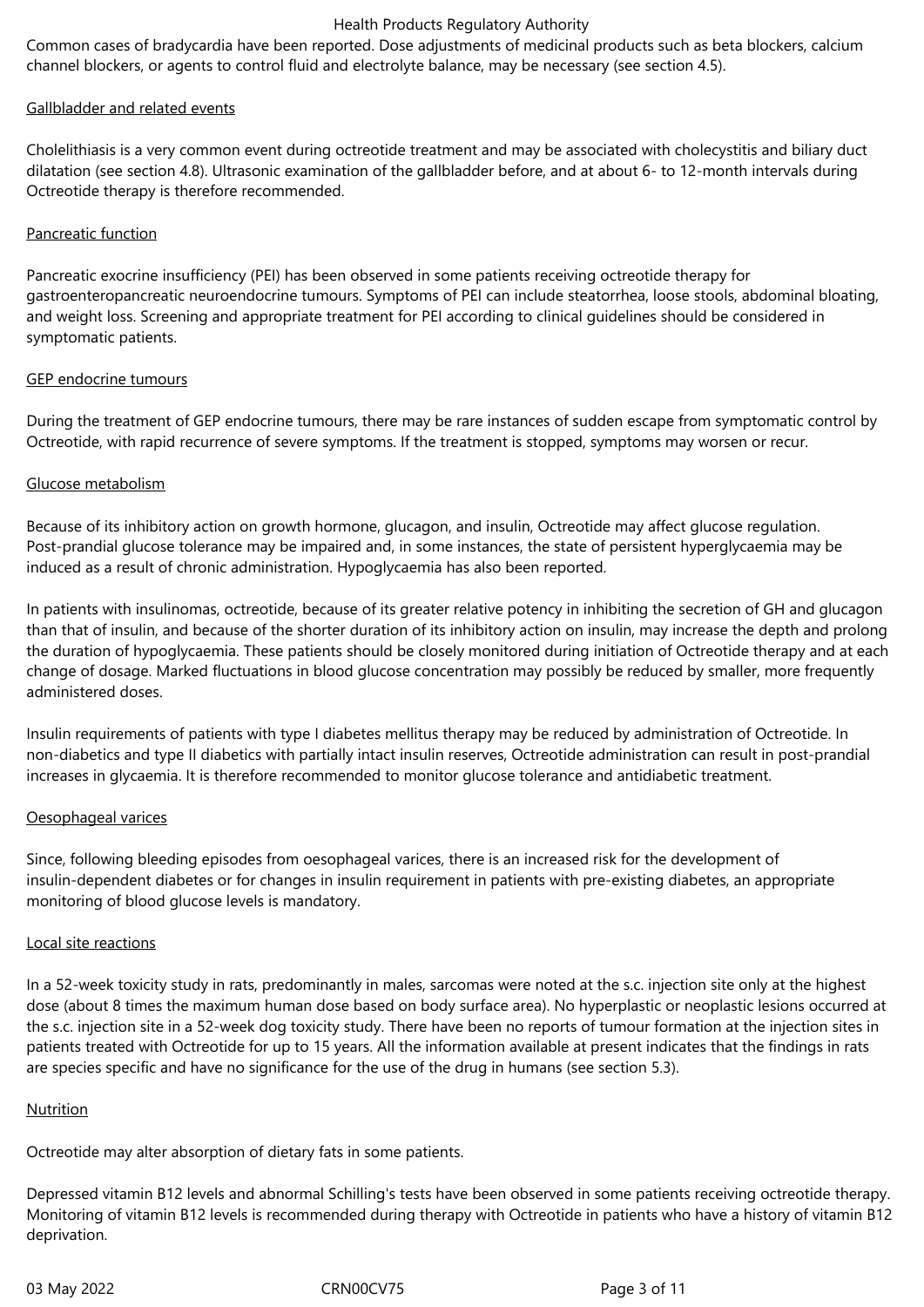#### Sodium content

This medicinal product contains less than 1 mmol (23 mg) sodium per dose. Patients on low sodium diets can be informed that this medicinal product is essentially 'sodium-free'.

# **4.5 Interaction with other medicinal products and other forms of interactions**

Dose adjustment of medicinal products such as beta blockers, calcium channel blockers, or agents to control fluid and electrolyte balance may be necessary when Octreotide is administered concomitantly (see section 4.4).

Dose adjustments of insulin and antidiabetic medicinal products may be required when Octreotide is administered concomitantly (see section 4.4).

Octreotide has been found to reduce the intestinal absorption of ciclosporin and to delay that of cimetidine.

Concomitant administration of octreotide and bromocriptine increases the bioavailability of bromocriptine.

Limited published data indicate that somatostatin analogues might decrease the metabolic clearance of compounds known to be metabolised by cytochrome P450 enzymes, which may be due to the suppression of growth hormone. Since it cannot be excluded that octreotide may have this effect, other drugs mainly metabolised by CYP3A4 and which have a low therapeutic index should therefore be used with caution (e.g. quinidine, terfenadine).

## **4.6 Fertility, pregnancy and lactation**

## **Pregnancy**

There is a limited amount of data (less than 300 pregnancy outcomes) from the use of octreotide in pregnant women, and in approximately one third of the cases the pregnancy outcomes are unknown. The majority of reports were received after post-marketing use of octreotide and more than 50% of exposed pregnancies were reported in patients with acromegaly. Most women were exposed to octreotide during the first trimester of pregnancy at doses ranging from 100-1200 micrograms/day of Octreotide s.c. or 10-40 mg/month of octreotide powder and solvent for suspension for injection (intramuscular use). Congenital anomalies were reported in about 4% of pregnancy cases for which the outcome is known. No causal relationship to octreotide is suspected for these cases.

Animal studies do not indicate direct or indirect harmful effects with respect to reproductive toxicity (see section 5.3).

As a precautionary measure, it is preferable to avoid the use of Octreotide during pregnancy (see section 4.4).

## **Breastfeeding**

It is unknown whether octreotide is excreted in human breast milk. Animal studies have shown excretion of octreotide in breast milk. Patients should not breast-feed during Octreotide treatment.

## Fertility

It is not known whether octreotide has an effect on human fertility. Late descent of the testes was found for male offspring of dam treated during pregnancy and lactation. Octreotide, however, did not impair fertility in male and female rats at doses of up to 1 mg/kg body weight per day (see section 5.3).

## **4.7 Effects on ability to drive and use machines**

Octreotide has no or negligible influence on the ability to drive and use machines. Patients should be advised to be cautious when driving or using machines if they experience dizziness, asthenia/fatigue, or headache during treatment with Octreotide.

# **4.8 Undesirable effects**

Summary of the safety profile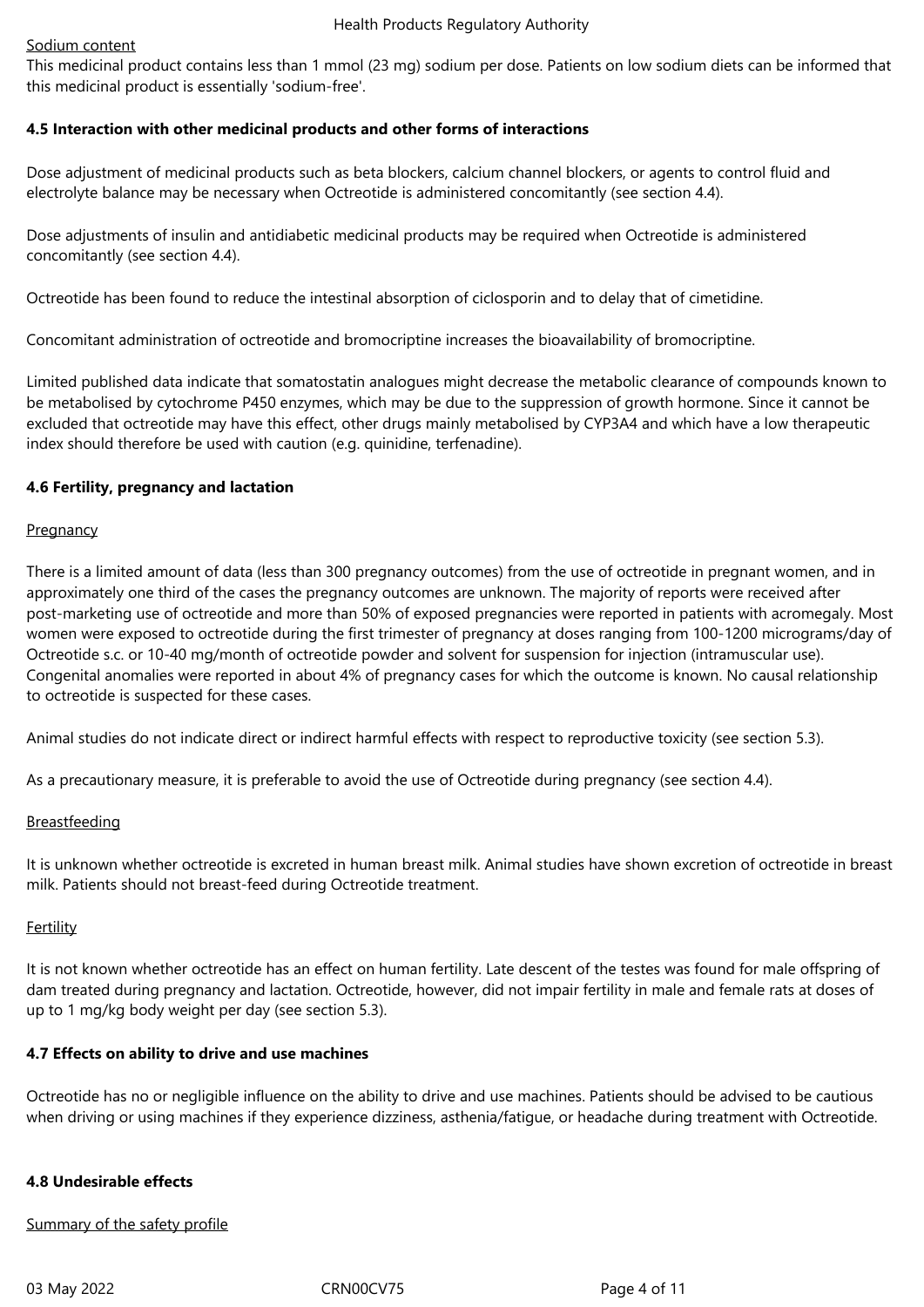The most frequent adverse reactions reported during octreotide therapy include gastrointestinal disorders, nervous system disorders, hepatobiliary disorders, and metabolism and nutritional disorders.

The most commonly reported adverse reactions in clinical trials with octreotide administration were diarrhoea, abdominal pain, nausea, flatulence, headache, cholelithiasis, hyperglycaemia and constipation. Other commonly reported adverse reactions were dizziness, localised pain, biliary sludge, thyroid dysfunction (e.g. decreased thyroid stimulating hormone [TSH], decreased total T4, and decreased free T4), loose stools, impaired glucose tolerance, vomiting, asthenia, and hypoglycaemia.

# Tabulated list of adverse reactions

The following adverse drug reactions, listed in Table 1, have been accumulated from clinical studies with octreotide: Adverse drug reactions (Table 1) are ranked under heading of frequency, the most frequent first, using the following convention: very common (≥1/10); common (≥1/100, <1/10); uncommon (≥1/1,000, <1/100); rare (≥1/10,000, <1/1,000) very rare (<1/10,000), including isolated reports. Within each frequency grouping, adverse reactions are ranked in order of decreasing seriousness.

# **Table 1 Adverse drug reactions reported in clinical studies**

| <b>Gastrointestinal disorders</b>                           |                                                                                                     |  |  |
|-------------------------------------------------------------|-----------------------------------------------------------------------------------------------------|--|--|
| Very common:                                                | Diarrhoea, abdominal pain, nausea, constipation, flatulence                                         |  |  |
| Common:                                                     | Dyspepsia, vomiting, abdominal bloating, steatorrhoea, loose stools,<br>discolouration of faeces    |  |  |
| Nervous system disorders                                    |                                                                                                     |  |  |
| Very common:                                                | Headache                                                                                            |  |  |
| Common:                                                     | <b>Dizziness</b>                                                                                    |  |  |
| <b>Endocrine disorders</b>                                  |                                                                                                     |  |  |
| Common:                                                     | Hypothyroidism, thyroid disorder (e.g. decreased TSH, decreased<br>total T4, and decreased free T4) |  |  |
| <b>Hepatobiliary disorders</b>                              |                                                                                                     |  |  |
| Very common:                                                | Cholelithiasis                                                                                      |  |  |
| Common:                                                     | Cholecystitis, biliary sludge, hyperbilirubinaemia                                                  |  |  |
| <b>Metabolism and nutrition disorders</b>                   |                                                                                                     |  |  |
| Very common:                                                | Hyperglycaemia                                                                                      |  |  |
| Common:                                                     | Hypoglycaemia, impaired glucose tolerance, anorexia                                                 |  |  |
| Uncommon:                                                   | Dehydration                                                                                         |  |  |
| <b>General disorders and administration site conditions</b> |                                                                                                     |  |  |
| Very common:                                                | Injection site reactions                                                                            |  |  |
| Common:                                                     | Asthenia                                                                                            |  |  |
| <b>Investigations</b>                                       |                                                                                                     |  |  |
| Common:                                                     | Elevated transaminase levels                                                                        |  |  |
| Skin and subcutaneous tissue disorders                      |                                                                                                     |  |  |
| Common:                                                     | Pruritus, rash, alopecia                                                                            |  |  |
| <b>Respiratory disorders</b>                                |                                                                                                     |  |  |
| Common:                                                     | Dyspnoea                                                                                            |  |  |
| <b>Cardiac disorders</b>                                    |                                                                                                     |  |  |
| Common:                                                     | Bradycardia                                                                                         |  |  |
| Uncommon:                                                   | Tachycardia                                                                                         |  |  |

## Post-marketing

Spontaneously reported adverse reactions presented in Table 2, are reported voluntarily and it is not always possible to reliably establish frequency or a causal relationship to drug exposure.

| Table 2 Adverse drug reactions derived from spontaneous reports |           |              |  |
|-----------------------------------------------------------------|-----------|--------------|--|
| <b>Blood and lymphatic system disorders</b>                     |           |              |  |
| Thrombocytopenia                                                |           |              |  |
| Immune system disorders                                         |           |              |  |
| Anaphylaxis, allergy/hypersensitivity reactions                 |           |              |  |
| 03 May 2022                                                     | CRN00CV75 | Page 5 of 11 |  |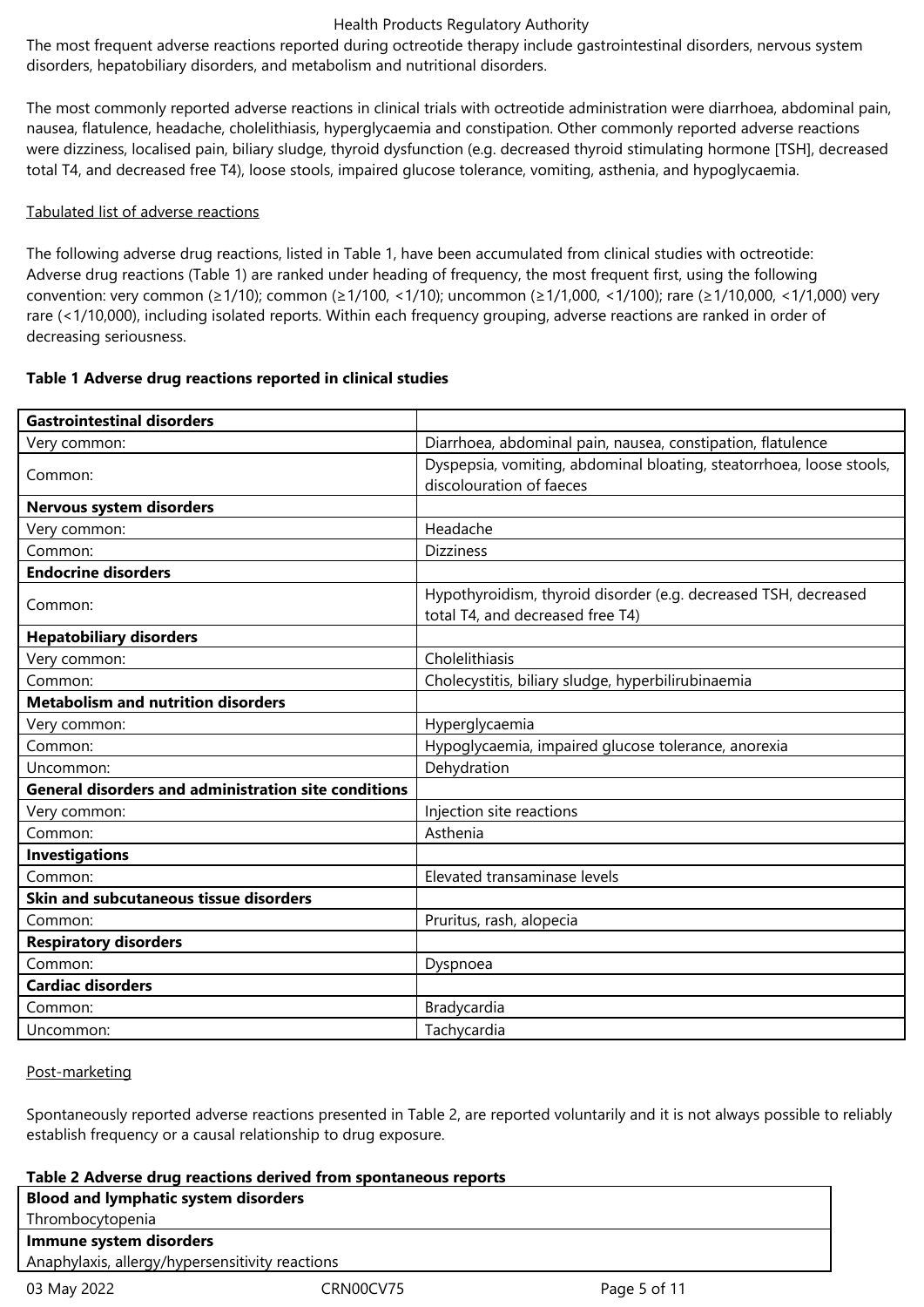#### **Hepatobiliary disorders**

Acute pancreatitis, acute hepatitis without cholestasis, cholestatic hepatitis, cholestasis, jaundice, cholestatic jaundice **Cardiac disorders**

## Arrhythmias

# **Investigations**

Increased alkaline phosphatase levels, increased gamma glutamyl transferase levels

### Description of selected adverse reactions

#### *Gallbladder and related reactions*

Somatostatin analogues have been shown to inhibit gallbladder contractility and decrease bile secretion, which may lead to gallbladder abnormalities or sludge. Development of gallstones has been reported in 15 to 30% of long-term recipients of s.c. octreotide acetate. The incidence in the general population (aged 40 to 60 years) is 5 to 20%. If gallstones do occur, they are usually asymptomatic; symptomatic stones should be treated either by dissolution therapy with bile acids or by surgery.

## *Gastrointestinal disorders*

In rare instances, gastrointestinal side effects may resemble acute intestinal obstruction, with progressive abdominal distension, severe epigastric pain, abdominal tenderness and guarding.

The frequency of gastrointestinal adverse events is known to decrease over time with continued treatment.

Occurrence of gastrointestinal side effects may be reduced by avoiding meals around the time of Octreotide s.c. administration, that is, by injecting between meals or on retiring to bed.

#### *Hypersensitivity and anaphylactic reactions*

Hypersensitivity and allergic reactions have been reported during post-marketing experience. When these occur, they mostly affect the skin, rarely the mouth and airways. Isolated cases of anaphylactic shock have been reported.

#### *Injection site reactions*

Pain or a sensation of stinging, tingling or burning at the site of s.c. injection, with redness and swelling, rarely lasting more than 15 minutes. Local discomfort may be reduced by allowing the solution to reach room temperature before injection, or by injecting a smaller volume using a more concentrated solution.

## *Metabolism and nutrition disorders*

Although measured faecal fat excretion may increase, there is no evidence to date that long-term treatment with octreotide has led to nutritional deficiency due to malabsorption.

## *Pancreatic enzymes*

In very rare instances, acute pancreatitis has been reported within the first hours or days of Octreotide s.c. treatment and resolved on withdrawal of the drug. In addition, cholelithiasis induced pancreatitis has been reported for patients on long-term Octreotide s.c. treatment.

#### *Cardiac disorders*

Bradycardia is a common adverse reaction with somatostatin analogues. In both acromegalic and carcinoid syndrome patients, ECG changes were observed such as QT prolongation, axis shifts, early repolarisation, low voltage, R/S transition, early R wave progression, and non-specific ST-T wave changes. The relationship of these events to octreotide acetate is not established because many of these patients have underlying cardiac diseases (see section 4.4).

#### *Thrombocytopenia*

Thrombocytopenia has been reported during post-marketing experience, particularly during treatment with octreotide acetate (i.v.) in patients with cirrhosis of the liver. This is reversible after discontinuation of treatment.

## Reporting of suspected adverse reactions

Reporting suspected adverse reactions after authorisation of the medicinal product is important. It allows continued monitoring of the benefit/risk balance of the medicinal product. Healthcare professionals are asked to report any suspected adverse reactions via HPRA Pharmacovigilance, Earlsfort Terrace, IRL - Dublin 2; Tel: +353 1 6764971; Fax: +353 1 6762517. Website: www.hpra.ie; E-mail: medsafety@hpra.ie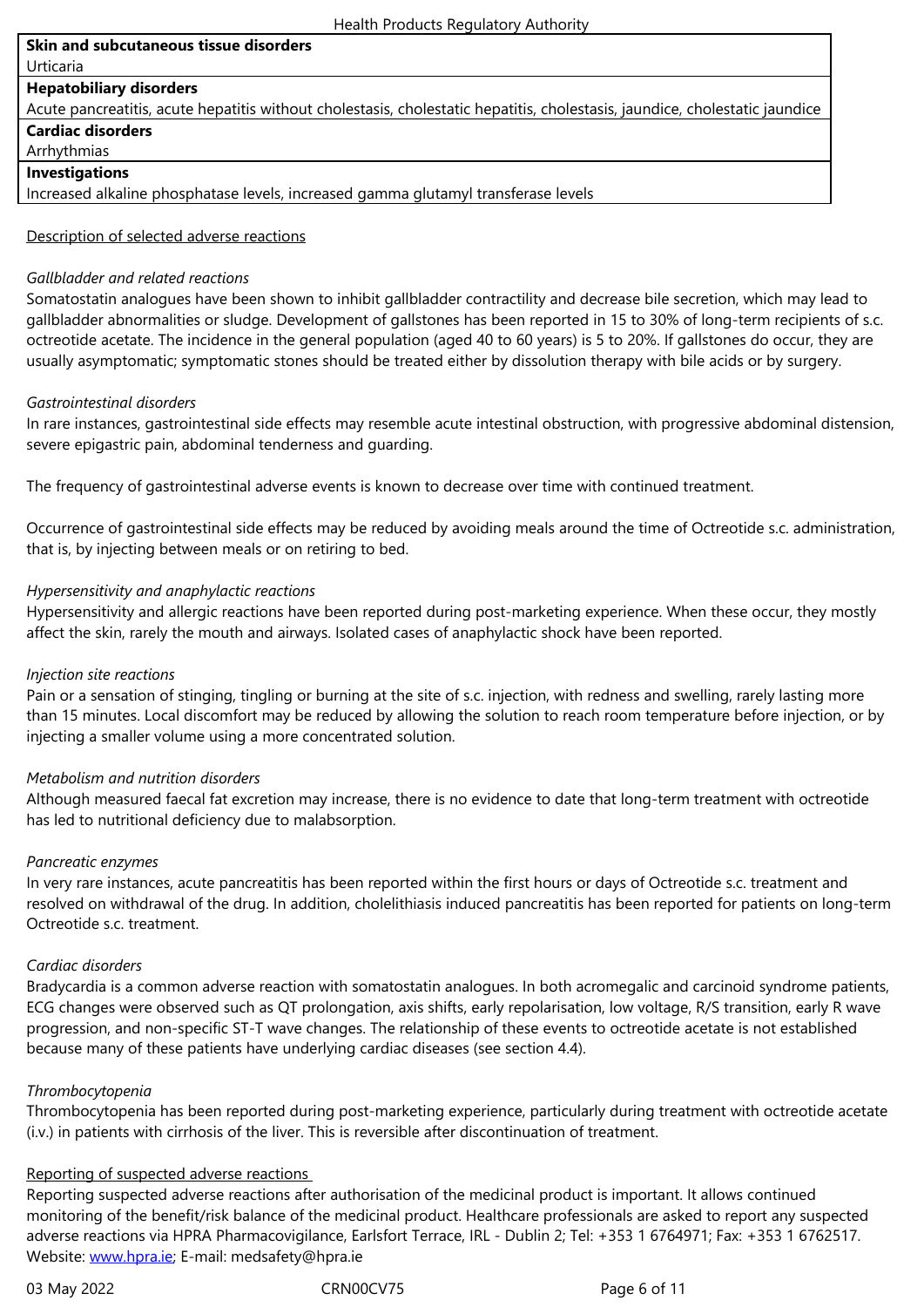# **4.9 Overdose**

A limited number of accidental overdoses of octreotide in adults and children have been reported. In adults, the doses ranged from 2,400-6,000 micrograms/day administered by continuous infusion (100-250 micrograms/hour) or subcutaneously (1,500 micrograms three times a day). The adverse events reported were arrhythmia, hypotension, cardiac arrest, brain hypoxia, pancreatitis, hepatic steatosis, diarrhoea, weakness, lethargy, weight loss, hepatomegaly, and lactic acidosis. In children, the doses ranged from 50-3,000 micrograms/day administered by continuous infusion (2.1-500 micrograms/hour) or subcutaneously (50-100 micrograms). The only adverse event reported was mild hyperglycaemia.

No unexpected adverse events have been reported in cancer patients receiving octreotide at doses of 3,000-30,000 micrograms/day in divided doses subcutaneously.

The management of overdosage is symptomatic.

## **5 PHARMACOLOGICAL PROPERTIES**

## **5.1 Pharmacodynamic properties**

Pharmacotherapeutic group: Somatostatin and analogues. ATC code: H01CB02

Octreotide is a synthetic octapeptide derivative of naturally occurring somatostatin with similar pharmacological effects, but with a considerably prolonged duration of action. It inhibits pathologically increased secretion of growth hormone (GH) and of peptides and serotonin produced within the GEP endocrine system.

In animals, Octreotide is a more potent inhibitor of GH, glucagon and insulin reliease than somatostatin is, with greater selectivity for GH and glucagon suppression.

In healthy subjects, octreotide has been shown to inhibit:

• Release of GH stimulated by arginine, exercise- and insulin-induced hypoglycaemia

• Postprandial release of insulin, glucagon, gastrin, other peptides of the GEP endocrine system, and arginine-stimulated release of insulin and glucagon.

• Thyrotropin-releasing hormone (TRH)-stimulated release of thyroid-stimulating hormone (TSH).

Unlike somatostatin, octreotide inhibits GH secretion preferentially over insulin and its administration is not followed by rebound hypersecretion of hormones (i.e. GH in patients with acromegaly).

In acromegalic patients octreotide lowers plasma levels of GH and IGF-1. A GH reduction by 50% or more occurs in up to 90% patients, and a reduction of serum GH to <5 ng/mL can be achieved in about half of the cases. In most patients, octreotide markedly reduces the clinical symptoms of the disease, such as headache, skin and soft tissue swelling, hyperhidrosis, arthralgia, paraesthesia. In patients with a large pituitary adenoma, octreotide treatment may result in some shrinkage of the tumour mass.

In patients with functional tumours of the GEP endocrine system, octreotide, because of its diverse endocrine effects, modifies a number of clinical features. Clinical improvement and symptomatic benefit occur in patients who still have symptoms related to their tumours, despite previous therapies, which may include surgery, hepatic artery embolization, and various chemotherapies, e.g. streptozocin and 5-fluorouracil.

Octreotide's effects in the different tumour types are as follows:

## Carcinoid tumours

Administration of octreotide may result in improvement of symptoms, particularly of flush and diarrhoea. In many cases, this is accompanied by a fall in plasma serotonin and reduced urinary excretion of 5-hydroxyindole acetic acid.

## VIPomas

The biochemical characteristic of these tumours is overproduction of vasoactive intestinal peptide (VIP). In most cases, administration of octreotide results in alleviation of the severe secretory diarrhoea typical of the condition, with consequent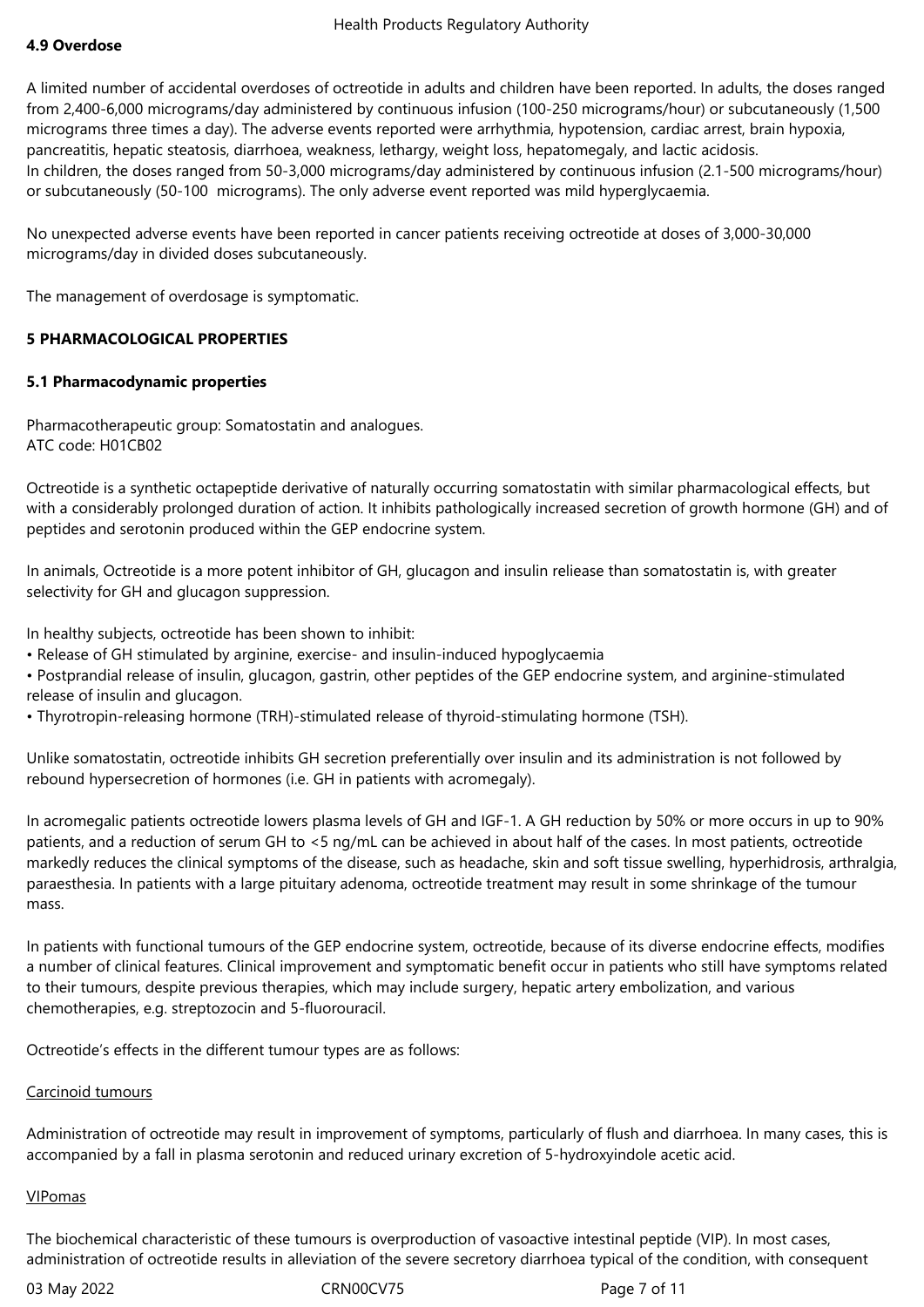improvement in quality of life. This is accompanied by an improvement in associated electrolyte abnormalities, e.g. hypokalaemia, enabling enteral and parenteral fluid and electrolyte supplementation to be withdrawn. In some patients, computed tomography scanning suggests a slowing or arrest of progression of the tumour, or even tumour shrinkage, particularly of hepatic metastases. Clinical improvement is usually accompanied by a reduction in plasma VIP levels, which may fall into the normal reference range.

# **Glucagonomas**

Administration of octreotide results in most cases in substantial improvement of the necrolytic migratory rash which is characteristic of the condition. The effect of octreotide on the state of mild diabetes mellitus which frequently occurs is not marked and, in general, does not result in a reduction of requirements for insulin or oral hypoglycaemic agents. Octreotide produces improvement of diarrhoea, and hence weight gain, in those patients affected. Although administration of octreotide often leads to an immediate reduction in plasma glucagon levels, this decrease is generally not maintained over a prolonged period of administration, despite continued symptomatic improvement.

# Gastrinomas/Zollinger-Ellison syndrome

Therapy with proton pump inhibitors or H2 receptor blocking agents generally controls gastric acid hypersecretion. However, diarrhoea, which is also a prominent symptom, may not be adequately alleviated by proton pump inhibitors or H2 receptor blocking agents. Octreotide can help to further reduce gastric acid hypersecretion and improve symptoms, including diarrhoea, as it provides suppression of elevated gastrin levels, in some patients.

# Insulinomas

Administration of octreotide produces a fall in circulating immunoreactive insulin, which may, however, be of short duration (about 2 hours). In patients with operable tumours, octreotide may help to restore and maintain normoglycaemia pre-operatively. In patients with inoperable benign or malignant tumours, glycaemic control may be improved without concomitant sustained reduction in circulating insulin levels.

# Complications following pancreatic surgery

For patients undergoing pancreatic surgery, the peri- and post-operative administration of Octreotide reduces the incidence of typical post-operative complications (e.g. pancreatic fistula, abscess and subsequent sepsis, post-operative acute pancreatitis).

# Bleeding gastro-oesophageal varices

In patients presenting with bleeding gastro-oesophageal varices due to underlying cirrhosis, octreotide administration in combination with specific treatment (e.g. sclerotherapy) is associated with better control of bleeding and early re-bleeding, reduced transfusion requirements, and improved 5-day survival. While the precise mode of action of octreotide is not fully elucidated, it is postulated that octreotide reduces splanchnic blood flow through inhibition of vaso-active hormones (e.g. VIP, glucagon).

## Treatment of TSH-secreting pituitary adenomas

The treatment effects of octreotide were prospectively observed in 21 patients and pooled with series of 37 published cases. Among 42 patients with evaluable biochemical data, there were 81% of patients (n-=34) with satisfactory results (at least 50% reduction of TSH and substantial reduction of thyroid hormones), whereas 67% (n=28) had normalisations of TSH and thyroid hormones. In these patients, the response was maintained throughout the duration of treatment (up to 61 months, mean, 15.7 months).

Regarding clinical symptoms, a clear improvement was reported in 19 out of 32 patients with clinical hyperthyroidism. Tumour volume reduction greater than 20% was observed in 11 cases (41%) with a decrease greater than 50% in 4 cases (15%). The earliest reduction was reported after 14 days of treatment.

## **5.2 Pharmacokinetic properties**

## **Absorption**

After s.c. injection, Octreotide is rapidly and completely absorbed. Peak plasma concentrations are reached within 30 minutes.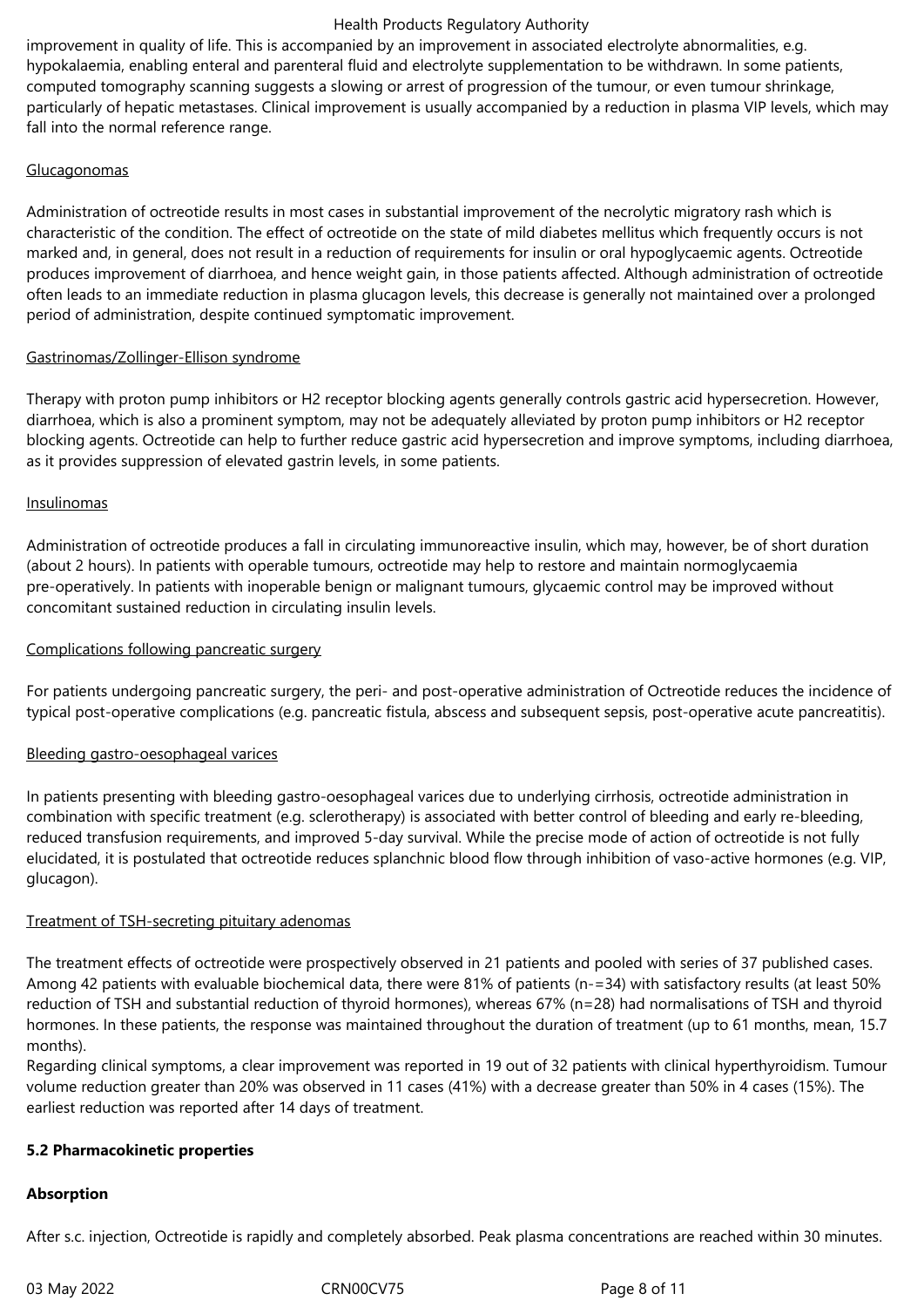### **Distribution**

The volume of distribution is around 0.27 L/kg and the total body clearance is 160 ml/min. Plasma protein binding amounts to 65%. The amount of Octreotide bound to blood cells is negligible.

### **Elimination**

The elimination half-life after s.c. administration is 100 minutes.

After i.v. injection, the elimination is biphasic with half-lives of 10 and 90 minutes. Most of the peptide is eliminated via the faeces, while approximately 32% is excreted unchanged into the urine.

#### Special patient population

Impaired renal function did not affect the total exposure (AUC) to octreotide administered as s.c. injection. The elimination capacity may be reduced in patients with liver cirrhosis, but not in patients with fatty liver disease.

#### **5.3 Preclinical safety data**

Acute and repeated dose toxicology, genotoxicity, carcinogenicity and reproductive toxicology studies in animals revealed no specific safety concerns for humans.

Reproduction studies in animals revealed no evidence of teratogenic, embryo/foetal or other reproduction effects due to octreotide at parental doses of up to 1 mg/kg/day. Some retardation of physiological growth was noted in the offspring of rats which was transient and attributable to GH inhibition brought about by excessive pharmacodynamic activity (see section 4.6).

No specific studies were conducted in juvenile rats. In the pre- and post-natal developmental studies, reduced growth and maturation was observed in the F1 offspring of dams given octreotide during the entire pregnancy and lactation period. Delayed descent of the testes was observed for male F1 offspring, but fertility of the affected F1 male pups remained normal. Thus, the abovementioned observations were transient and considered to be the consequence of GH inhibition.

#### Carcinogenicity/chronic toxicity

In rats receiving octreotide acetate at daily doses up to 1.25 mg/kg body weight, fibrosarcomas were observed, predominantly in a number of male animals, at the s.c. injection site after 52, 104 and 113/116 weeks. Local tumours also occurred in the control rats, however development of these tumours was attributed to disordered fibroplasia produced by sustained irritant effects at the injection sites, enhanced by the acidic lactic acid/mannitol vehicle. This non-specific tissue reaction appeared to be particular to rats. Neoplastic lesions were not observed either in mice receiving daily s.c. injections of octreotide at doses up to 2 mg/kg for 98 weeks, or in dogs treated with daily s.c. doses of the drug for 52 weeks.

## **6 PHARMACEUTICAL PARTICULARS**

## **6.1 List of excipients**

Glacial acetic acid (pH adjustment), Sodium acetate trihydrate (pH adjustment), Sodium chloride, Water for injections.

## **6.2 Incompatibilities**

The octreotide acetate is not stable in Total Parenteral Nutrition (TPN) solutions.

This medicinal product must not be mixed with other medicinal products, except those mentioned in section 6.6.

## **6.3 Shelf life**

Medicinal product as packaged for sale: 3 years Shelf-life after first opening: The product must be used immediately and any unused drug-product must be discarded.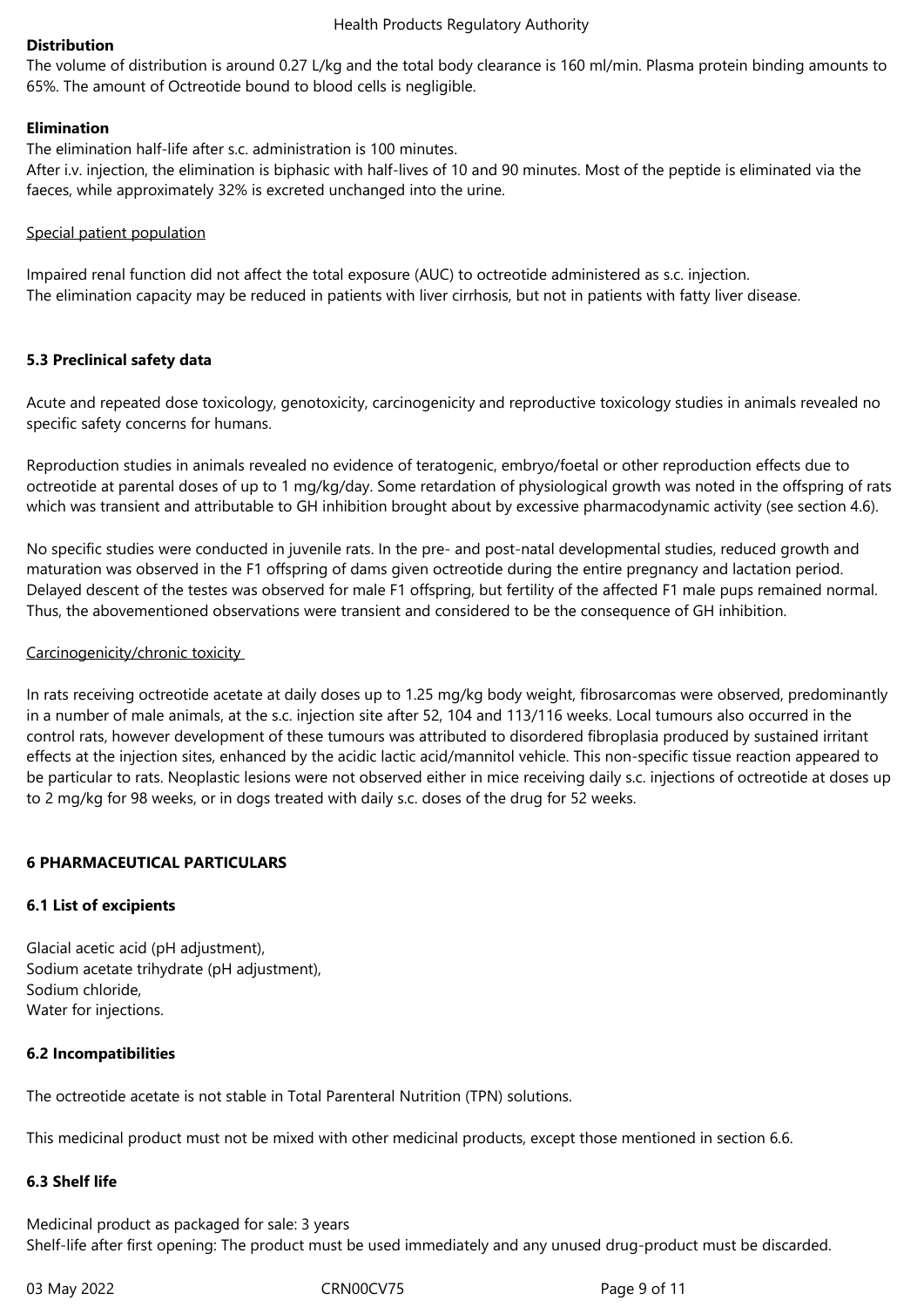Medicinal product as packaged for sale: store in a refrigerator (2°C - 8ºC).

Do not freeze. Keep the vial in the outer carton in order to protect from light.

Storage conditions after dilution: please see section 6.3.

# **6.5 Nature and contents of container**

2 ml Type I amber glass vials for injection, with a teflon-faced rubber stopper, aluminium seal and flip-off plastic cap, containing 1 ml of Octreotide solution for injection.

Packs of 5 and 30 vials containing 1 ml of solution for injection.

Not all pack sizes may be marketed.

# **6.6 Special precautions for disposal and other handling**

Each vial contains a clear colourless solution, free from foreign matter. Single dose vials (50 micrograms/ml, 100 micrograms/ml and 500 micrograms/ml injection) are for single use only.

# **Subcutaneous injections**

Patients who will be injecting themselves must receive precise instructions from the doctor or nurse.

To reduce local discomfort, let the solution reach room temperature before injection.

Avoid multiple injections at short intervals at the same site.

To prevent contamination, it is recommended that the cap of the multidose vial (200 micrograms/ml) should be punctured no more than 10 times.

## **Intravenous infusion**

Prior to administration the solution should be inspected visually for changes of colour or solid particles. The diluted solutions of Octreotide Hospira (octreotide acetate) in 0.9% sodium chloride solution for injection and stored in PVC bags or in polypropylene syringes are physically and chemically stable for seven days when stored at below 25°C. From a microbiological point of view, the diluted solution should preferably be used immediately. If the solution is not used immediately, storage prior to use is the responsibility of the user and normally should not be longer than 24 hours at 2 to 8°C unless dilution has taken place in controlled and validated aseptic conditions. Before administration the solution has to be brought to room temperature again.

When Octreotide is to be administered as intravenous infusion, the contents of one 500 micrograms vial should normally be dissolved in 60 mL physiological saline, and the resulting solution should be infused by means of an infusion pump. This should be repeated as often as necessary until the prescribed duration of treatment is reached. Octreotide has also been infused in lower concentrations.

Any unused solution or waste material should be disposed of in accordance with local requirements.

# **7 MARKETING AUTHORISATION HOLDER**

Pfizer Healthcare Ireland 9 Riverwalk National Digital Park Citywest Business Campus Dublin 24 Ireland

# **8 MARKETING AUTHORISATION NUMBER**

03 May 2022 CRN00CV75 Page 10 of 11 PA0822/218/001